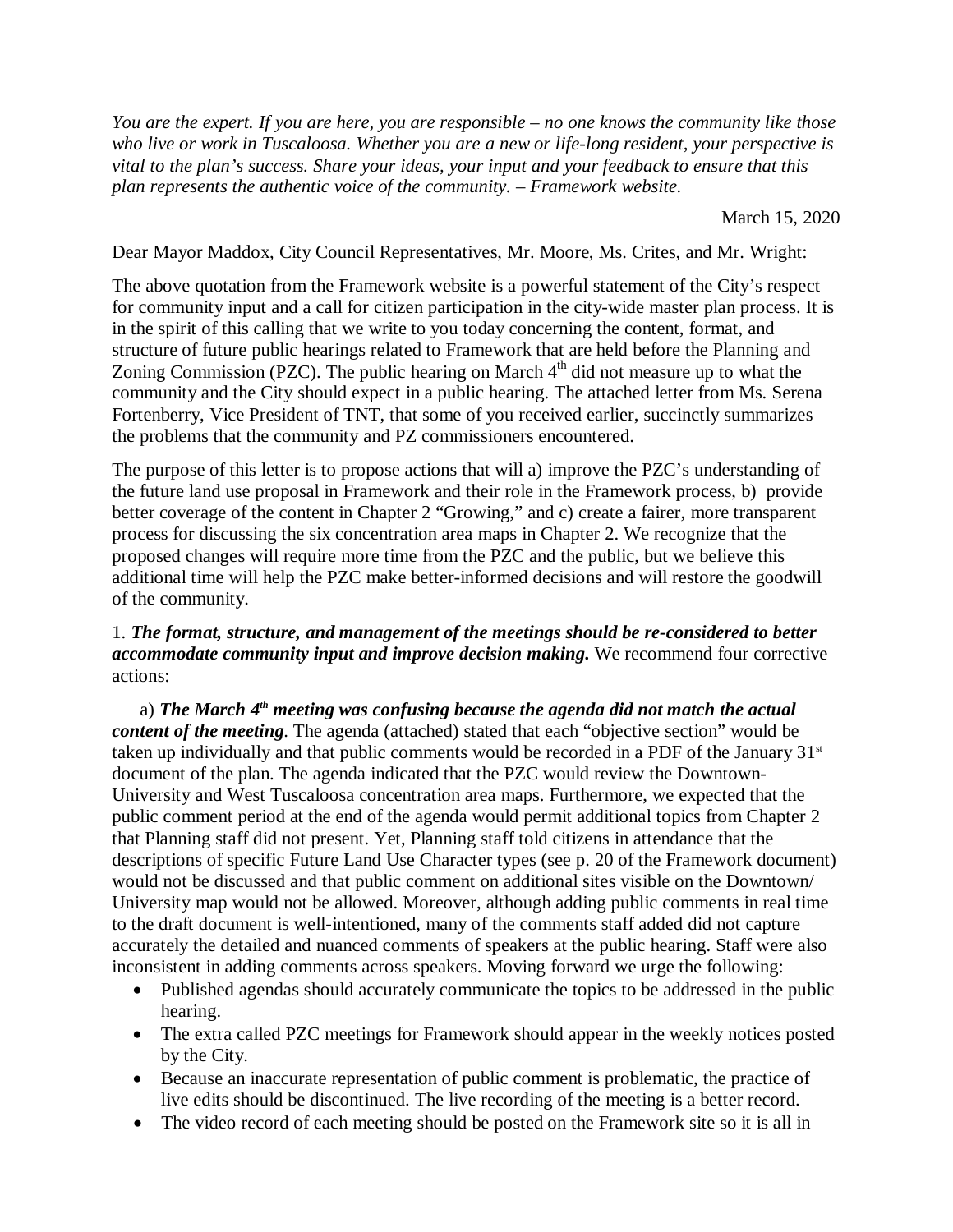one place and easier to access.

b) *The methodology for selecting the sites on each map for Planning Division staff presentations and for recommendations should be clearer*. Planning staff offered no explanation of how they selected the comments and locations on each map that the PZC should consider. Not all sections with a large number of public comments from the November Open House meeting and from the Framework website were presented. Some areas presented had recommendations from the staff and others did not. These inconsistencies make it seem as if the Planning Division is giving preference to some areas and individuals over others. It is not transparent how the public comments made on the November draft plan are being systematically and fairly considered and if they will have any effect on the plan. Planning Division staff can correct this problem by being more systematic in their approach and elucidating the public and PZC on their process.

c) *The stated time limit on public comments should be increased*. Although the public was informed that comments would be limited to two minutes, this restriction was not consistently followed in either the February  $19<sup>th</sup>$  or the March  $4<sup>th</sup>$  PZC meetings. TNT is grateful that the PZC allowed some citizens more time to present their concerns about the concentration area maps. Citizen's comments often contain pertinent facts that only people who live in the community can provide. Some citizens came prepared with maps and other documentation to support their requests. We recommend that the time limit be raised to 5 minutes.

d) *The PZC role in reviewing each section of the Future Land Use and Character plan is not clear*. It was not clear what items required a vote of approval, what constituted a motion, or who could offer a motion. Votes made in haste without full consideration of the property characteristics could become problematic later. Additionally, clarification is needed as to the role of votes on sections of the proposal in relation to the final adoption of the Concentration Area land use maps. We recommend:

- The Planning Division staff and City Legal advisors should educate the PZC on the voting process and before each meeting, this process be summarized for the public.
- It would be prudent in many cases for the PZC to direct staff to address a particular issue and bring it back before the Commission for a vote before the final adoption.
- We do not believe that it is feasible for the PZC to vote to approve a map revision the first time it is presented to them.

2. *Have one or more PZC meeting dedicated to reviewing for the Commissioners the purpose of the Framework Comprehensive Plan, its content, and their role in its adoption. This should specifically incorporate an educational session on the Future Land Use and Character section of Ch. 2.* A meeting on this topic should occur prior to any additional meetings. The character types are essential to understanding the area maps and are at the heart of many people's concerns. Technical terms related to the core objectives in Ch. 2 need to be clearly understood before designating a future land use. The relation between the land use designations and current and future zoning codes needs clarification. The issue of property owners' right to develop their property as it relates to the land use plan needs clarity. The expectation that multiple zoning codes may be applied to a single land use designation needs more explanation.

3. *Each of the six concentration area maps should be discussed at separate meetings*. Each concentration area map, not just selected areas, should be considered in its entirety in a separate meeting. Many people at the March 4 meeting left after 2 hours and before the West Tuscaloosa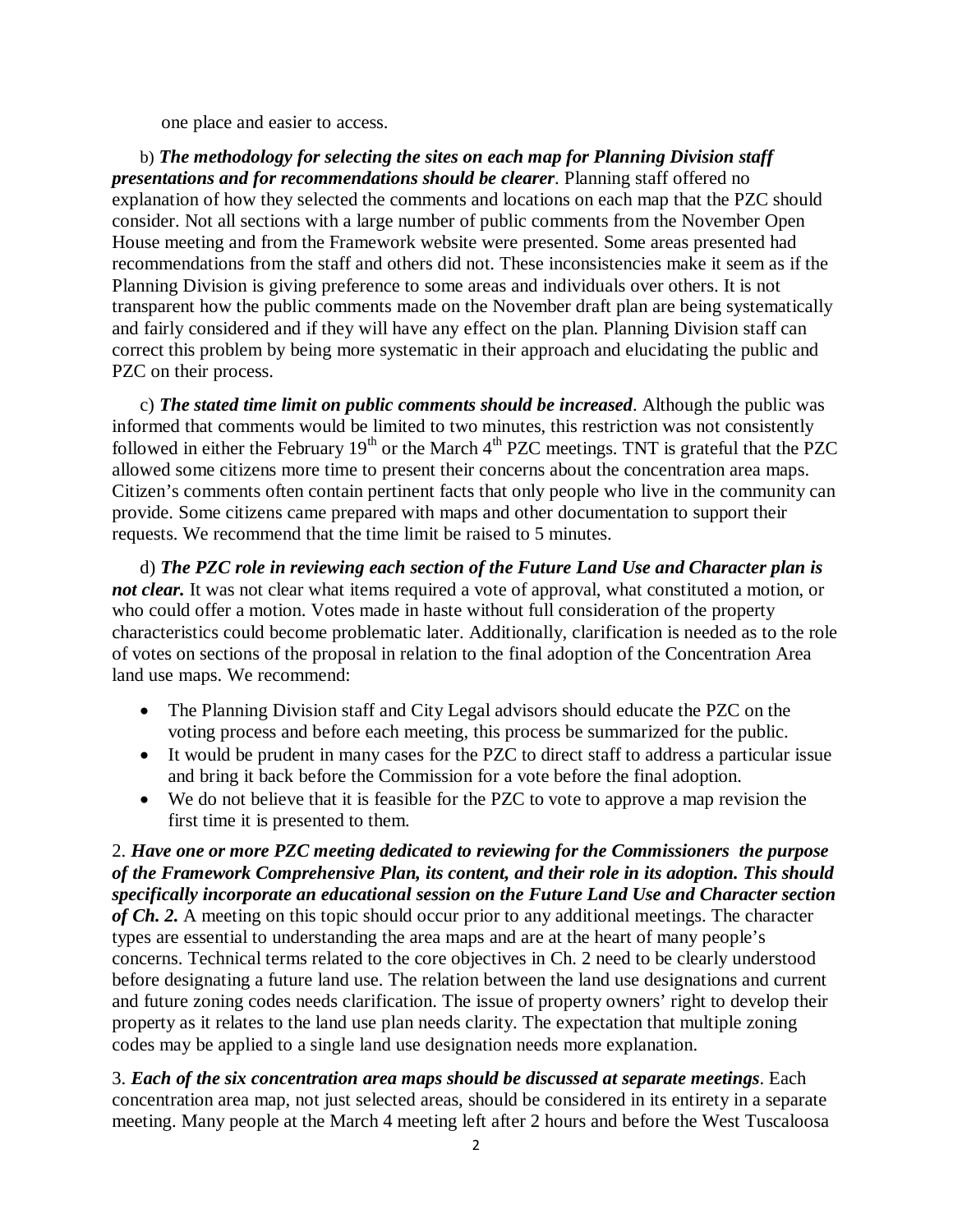map was considered and thus had no opportunity to speak. Although this change would add some burden to the PZC, as well as to the public, the tradeoff will be a more focused meeting with clearer public expectations that can hopefully be completed in a reasonable amount of time.

4. *Revisit the discussion of the Downtown/University and West Tuscaloosa area concentration maps*. In light of the issues raised above with respect to the conduct of the March 4 meeting, TNT believes that citizens should have further opportunity to comment on these areas.

We understand there will be hiccups with a large undertaking such as a city-wide master plan, and appreciate all efforts to date by city staff, commission members, elected officials, and volunteers who agreed to serve on the Framework Steering Committee. Please know that our goal is to assure that concerns and opinions from representatives in every sector of the community are heard and addressed. Our objective here is to assure every citizen feels included and buys into the eventual land use plan. TNT believes that addressing the concerns in this letter will engender confidence among Tuscaloosa residents that Framework is a fair, transparent process.

Sincerely,

The Officers and Board of Tuscaloosa Neighbors Together

Linda Parsons, President, Debra Brown, District 1 Serena Fortenberry, Vice President James Mize, District 2 John Earl, Secretary Dan Lavendar, District 3 Joan Barth, Treasurer Ginny Raymond, District 4

Lib Davis, District 5 Tom Fanning, District 6 Susie Smith, District 7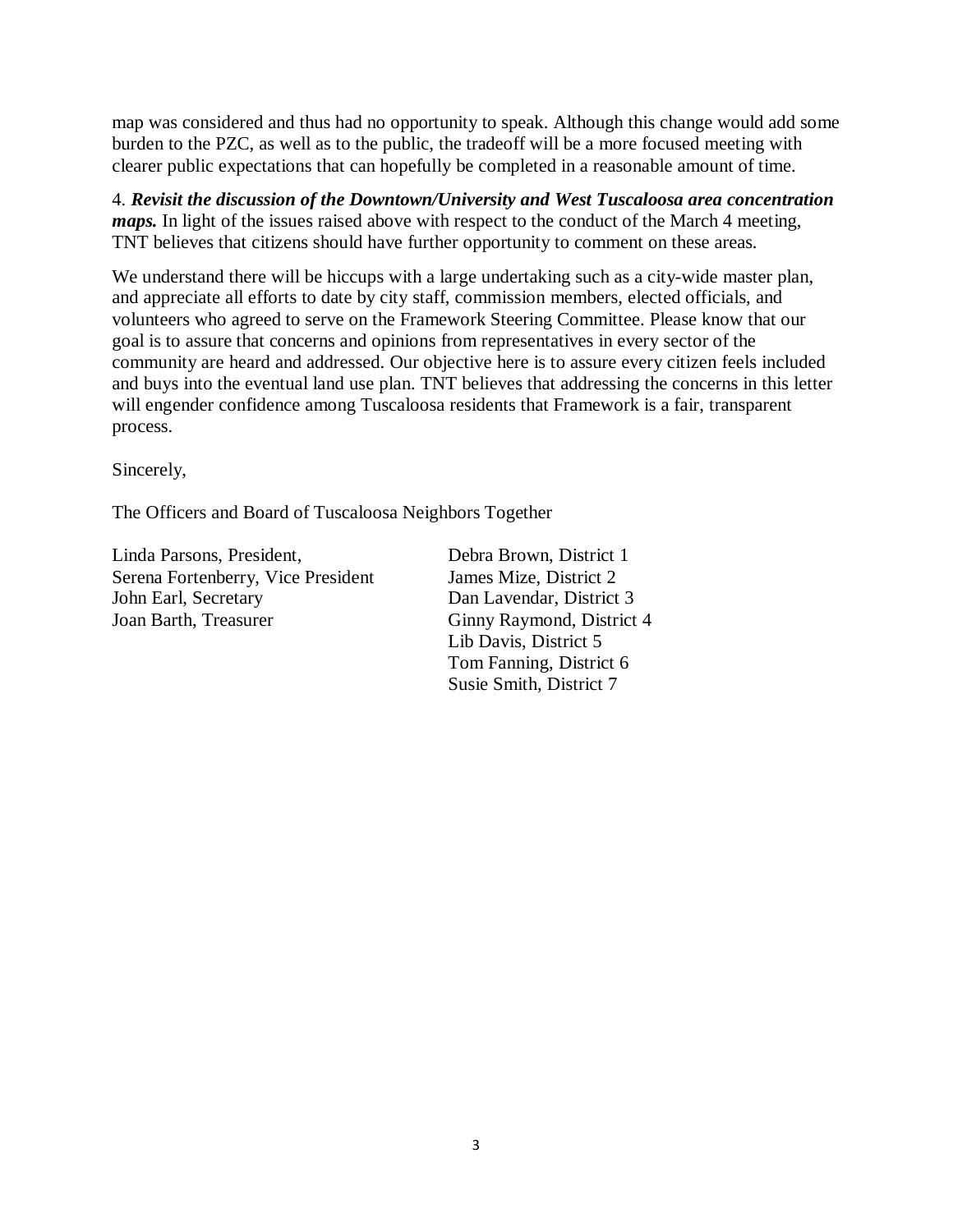March 5, 2020

From: Serena Fortenberry

To: Ashley Crites acrites@tuscaloosa.com, Brendan A. Moore bmoore@tuscaloosa.com, Jimbo Woodson jwoodson@tuscaloosa.com, Walter Maddox mayor@tuscaloosa.com

Cc: Phyllis Odom podom@tuscaloosa.com

I cannot adequately express how disappointing the management of the special called PZC meeting for public comment on Framework planning was last night.

It was clear from the beginning that commissioners were not familiar with the definitions for the character types represented on the FLU map draft. That entire section of the "Growing" chapter was not even reviewed during the meeting or opened up for discussion, even though the Growing chapter was the first agenda item for last night. It was clear that PZC members were unfamiliar with the form-based character types, did not understand how they differ from more traditional use-based types, were unfamiliar in general with form-based as opposed to use-based zoning, and were also unfamiliar with the proposed range of uses within each character type. Planning staff never rectified this situation.

Additionally, there was no opportunity for public comment specifically upon these pages that define character-types, even though these pages and definitions will have direct impact on the zoning codes that result from this framework. So, in effect, it was clear that very little preparation and education of commissioners took place prior to this meeting, and it was also problematic that the most important section of the Growing chapter, since it is so heavily linked to the FLU map, was completely overlooked and ignored in the staff presentation and never opened up for public comment.

Additionally, PZC members are charged with maintaining unbiased and impartial positions with regard to their decision-making processes. Multiple times, one commissioner displayed contentious, combative, and certainly biased behavior toward citizens who were, at the invitation of the city, at this meeting to share their concerns and ideas about planning for their areas. At another moment, a different commissioner made a personal attack on a resident who was sharing concerns about his neighborhood. This behavior, so lacking in decorum, professionalism, and ethical standards is a poor reflection on the city, and it certainly erodes citizen trust in the Commission's management of planning and zoning issues.

Beyond this, multiple times it was clear that the commissioners did not understand the purpose of the work they were doing last night; they did not understand what merited votes, what was at stake, or what the FLU-map's relationship is with actual zoning; in short, they were ill-prepared for the work at hand.

Finally, the two geographical areas covered in detail were downtown and West End. Because the growing chapter overview (even with the omission of the character type definitions) and the downtown area took so much time, 3 1/2 hours had elapsed by the time West End maps were presented. By that time, every West End resident who had turned out for the meeting had left except for me. In effect, an area where less-affluent citizens, with far more challenges and far less leisure time than many of their counterparts in other parts of the city, were robbed of their opportunity to voice ideas and concerns about their area of town because of the ongoing lack of structure and mismanagement of this meeting. That mine was the sole voice left to advocate for map improvements and address concerns for an entire geographical section of the city, parts of which I am not very familiar with, was ludicrous. The meeting should have been adjourned at that point and reconvened at a later date to review the West End maps.

In sum, this was a travesty of a public meeting. The tenor of it, the disorganization, and the length of it together reflect poorly on the city and very poorly on the ongoing comprehensive planning process.

Serena Fortenberry